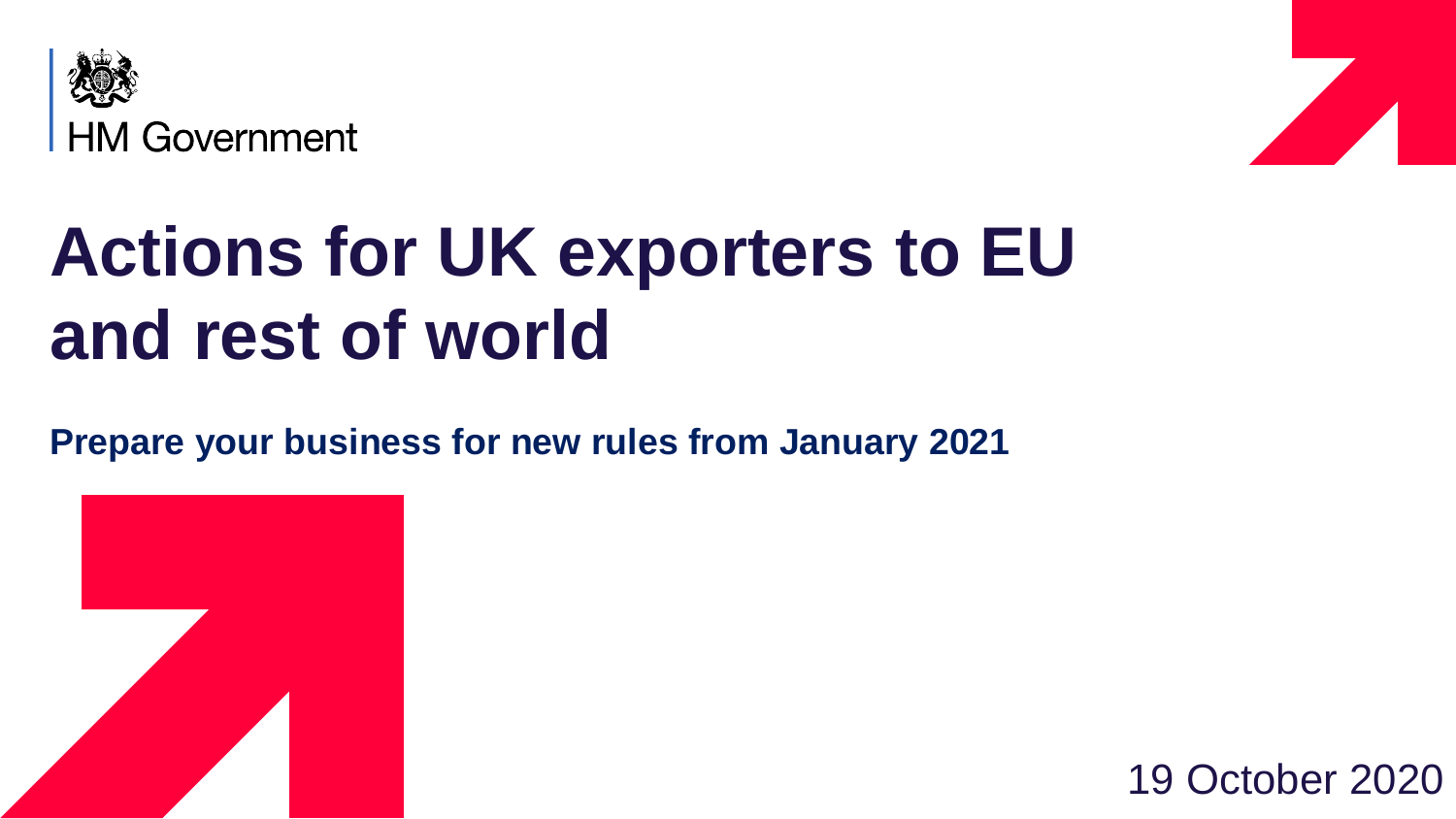### **The Transition Period**



- The UK has left the EU and new rules for business with the EU start on 1 **January 2021**. The transition period will end on 31 December 2020 and will not be extended.
- Regardless of the agreement we reach with the EU, new trading rules will apply from 1 January 2021.
- There are actions your business needs to take **now** to be prepared for these changes**.**
- The seminar hosted by DIT covered some of the key areas to be aware of and the actions you need to take to continue trading from 1 January 2021.
- Visit **[GOV.UK/transition](gov.uk/transition?utm_campaign=transition_p1&utm_medium=organic&utm_source=ogd_dit_drct&utm_content=ala__act0)** for the latest guidance and to sign up to email alerts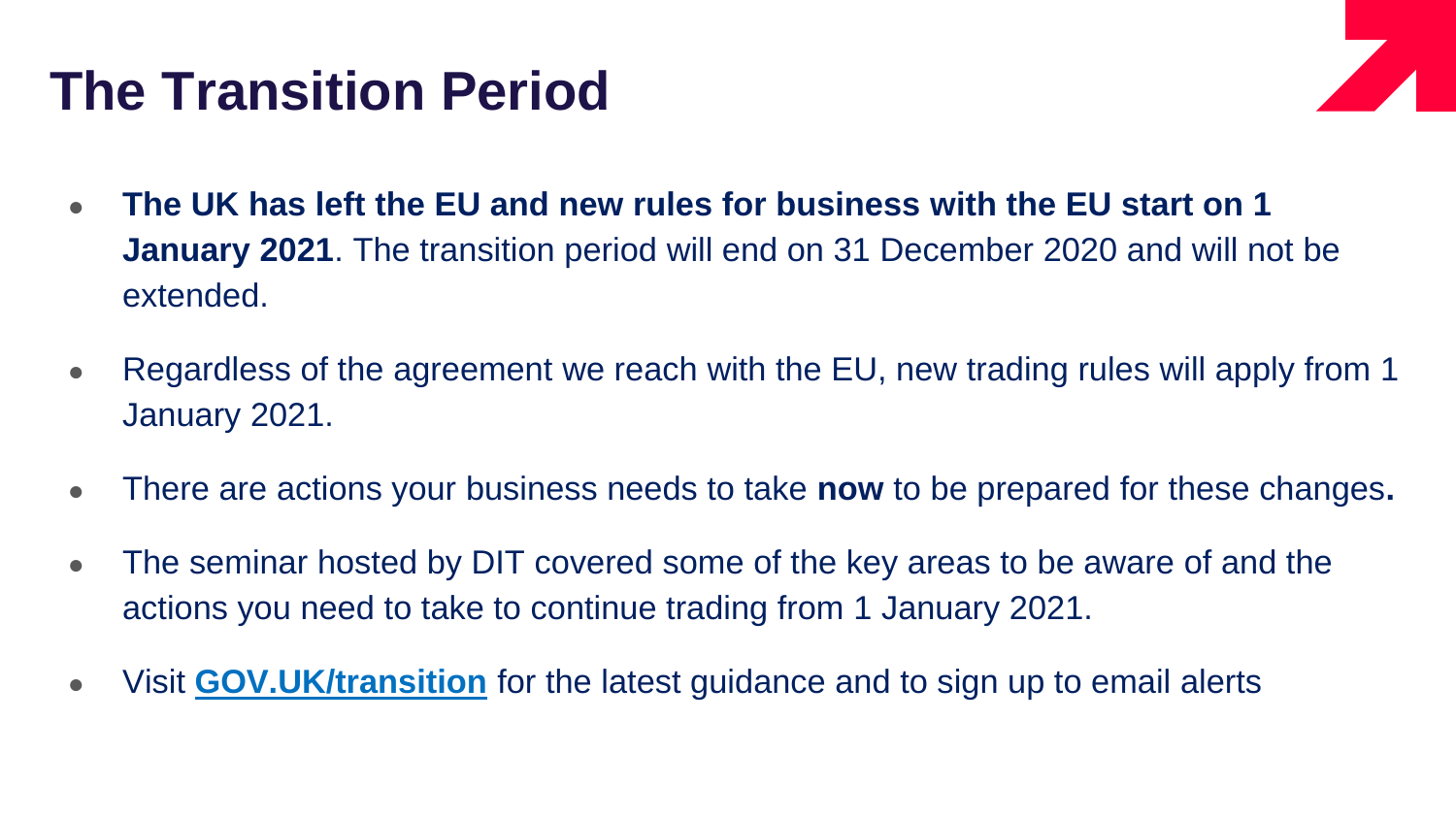## **UK Global Tariff**



- Use the [UK Global Tariff schedule](https://www.gov.uk/check-tariffs-1-january-2021) to check what tariff will be payable on goods entering the UK from 1 January 2021. You can also use this link to check the difference between what you pay now and what you'll pay from 1 January 2021.
- [Get help finding your commodity code](https://www.gov.uk/guidance/finding-commodity-codes-for-imports-or-exports)
- [Contact HMRC](https://www.gov.uk/guidance/ask-hmrc-for-advice-on-classifying-your-goods) for help getting a commodity code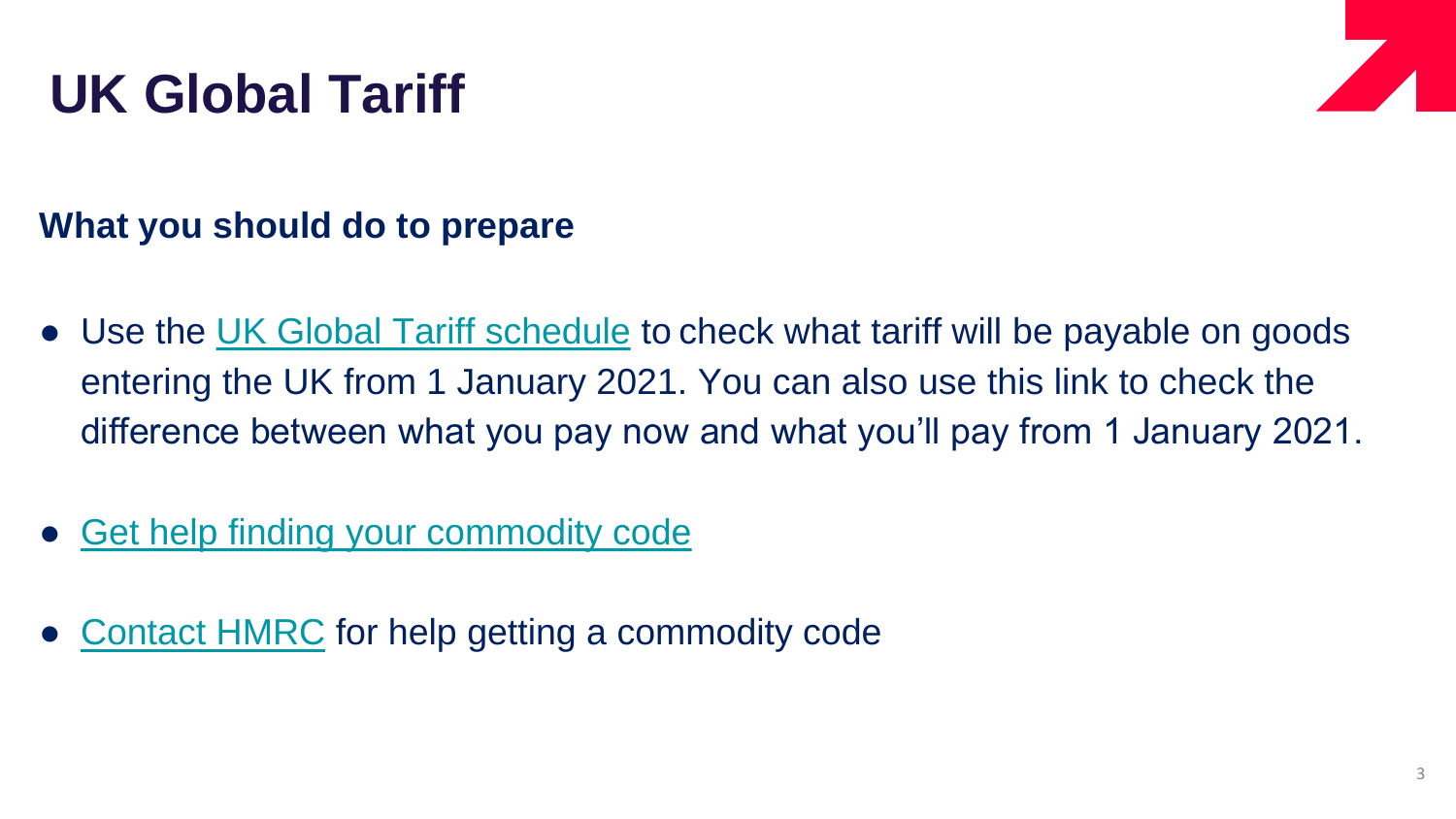### **Bilateral Trade Agreements**

- Visit GOV. UK to check if the UK has negotiated a trade agreement with the country you will be trading with.
- [Use GOV.UK guidance to understand changes to trading with non-EU countries](https://www.gov.uk/guidance/uk-trade-agreements-with-non-eu-countries) from 1 January 2021.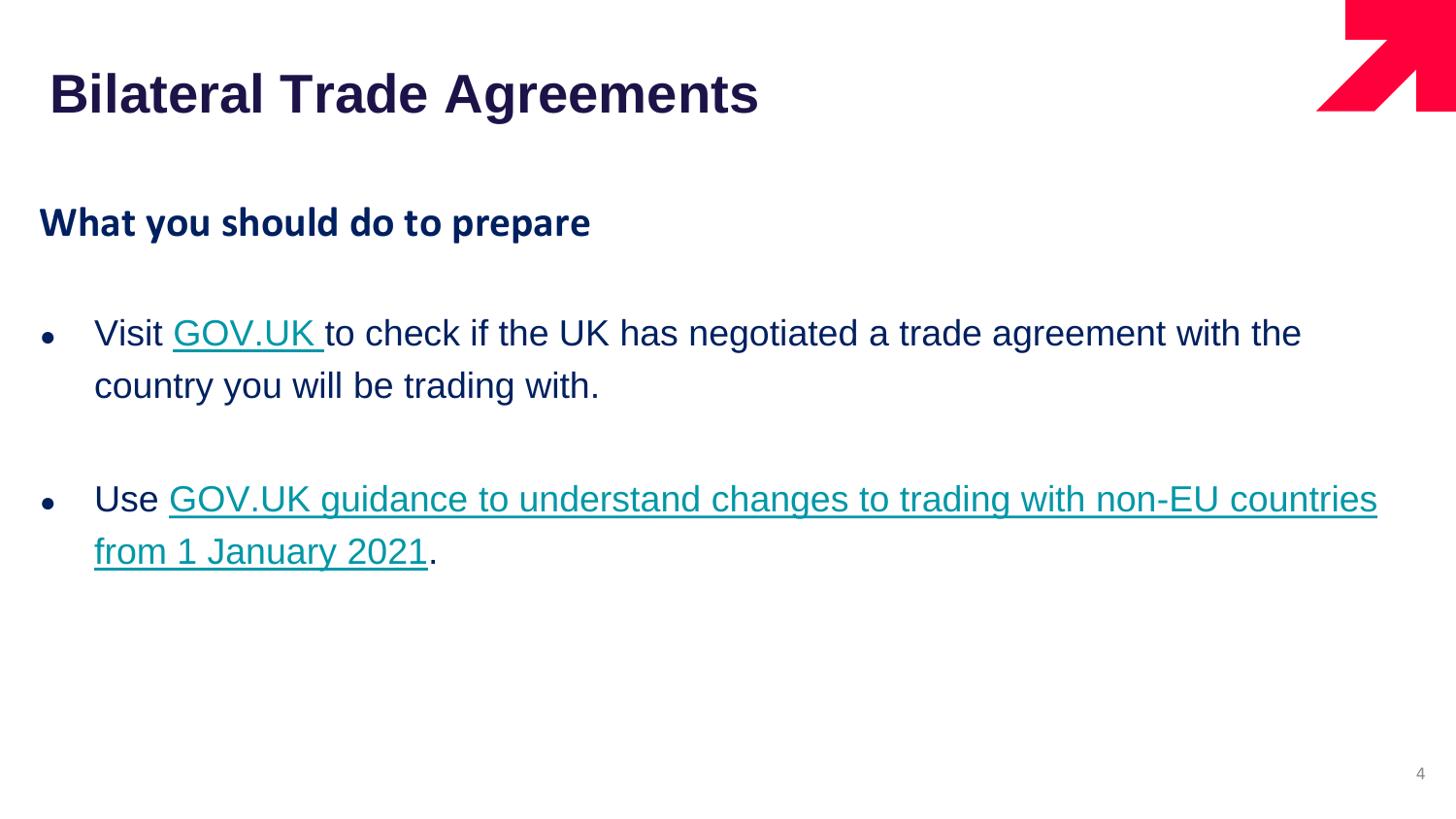## **Generalised Scheme of Preferences (GSP)**

#### **What you should do to prepare**

• [Check changes to trading with developing countries](https://www.gov.uk/guidance/trading-with-developing-nations-during-and-after-the-transition-period) currently benefitting from the EU Generalised Scheme of Preferences (GSP)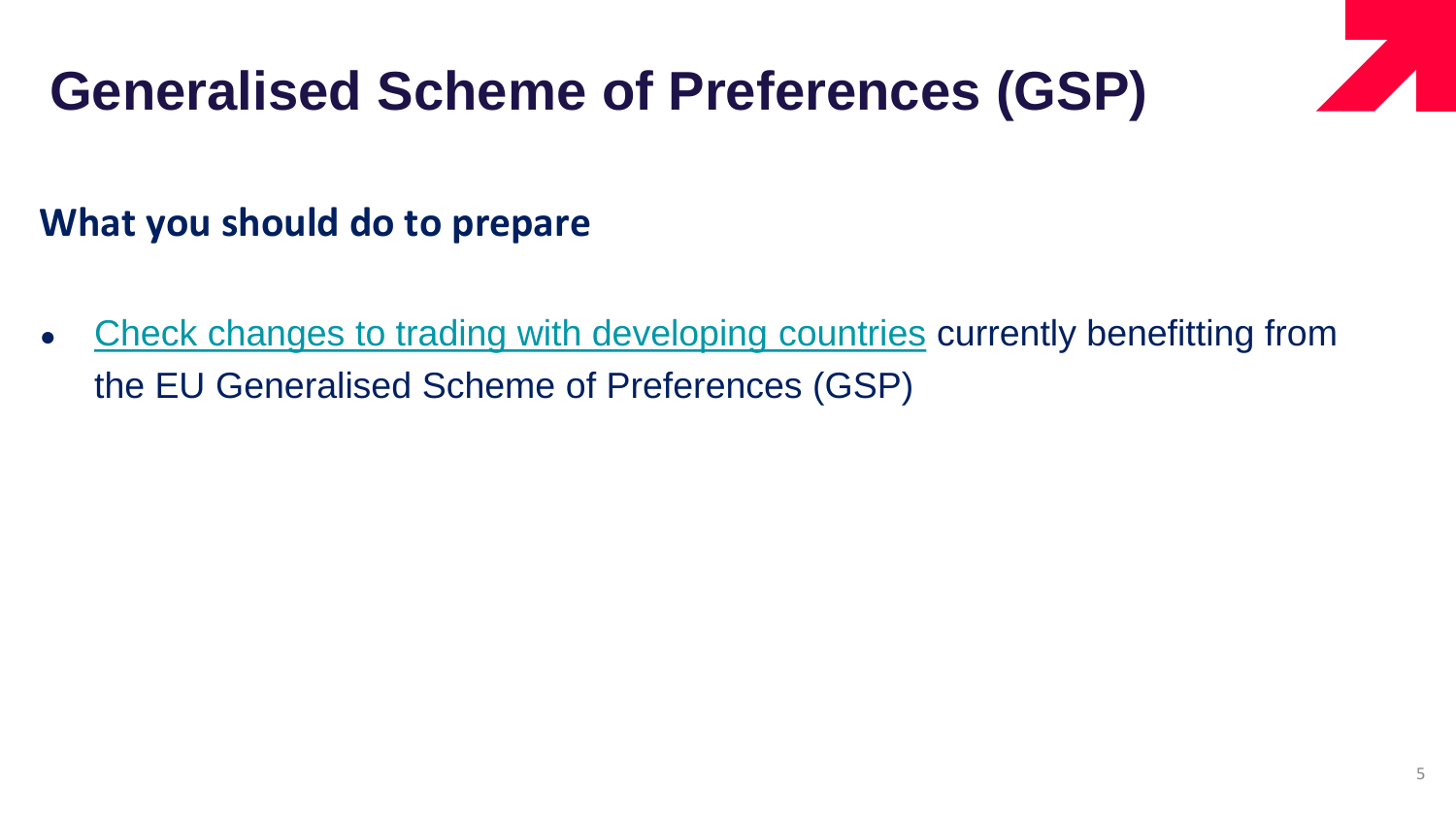## **Government Procurement Agreement (GPA)**

- The UK will join the WTO's Government Procurement Agreement (GPA) as an [independent member at the end of the transition period. Find our more at](https://www.gov.uk/guidance/bidding-for-overseas-contracts-what-to-expect-if-theres-a-no-deal-brexit) GOV.UK
- Find out [which markets are covered by the GPA,](https://www.wto.org/english/tratop_e/gproc_e/gp_app_agree_e.htm) and what types of opportunities are covered in each market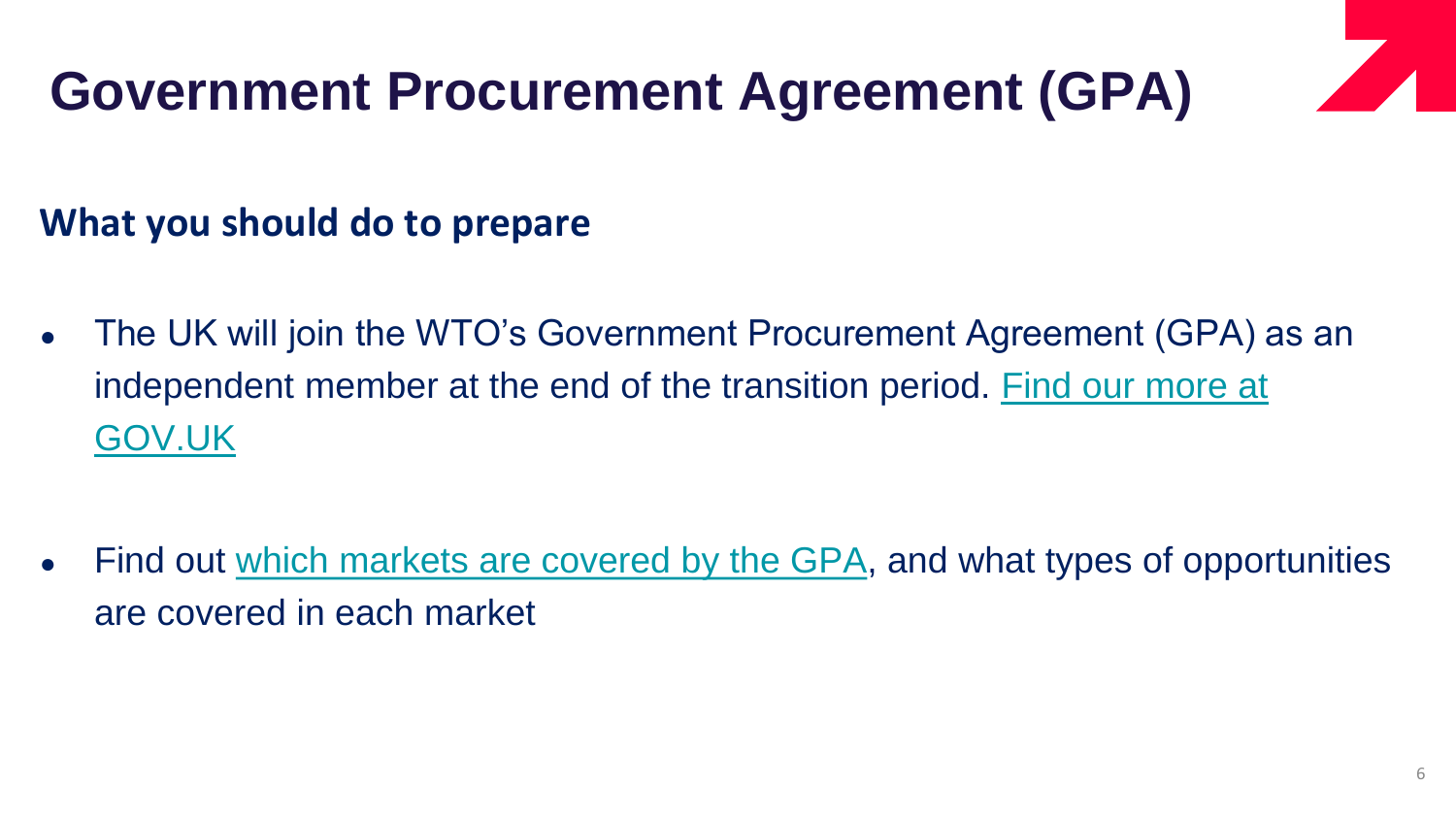### **Exports of Dual-Use Items from GB to EU**

- Read the [guidance for exporting controlled goods from 1 January 2021](https://www.gov.uk/guidance/exporting-controlled-goods-after-eu-exit)
- Check whether your items are subject to export control:
	- Control List
	- GoodsChecker Tool via SPIRE
- If appropriate, [register for an export licence](https://www.spire.trade.gov.uk/spire/fox/espire/LOGIN/login) to export dual-use items to the EU or Channel Islands from 1 January 2021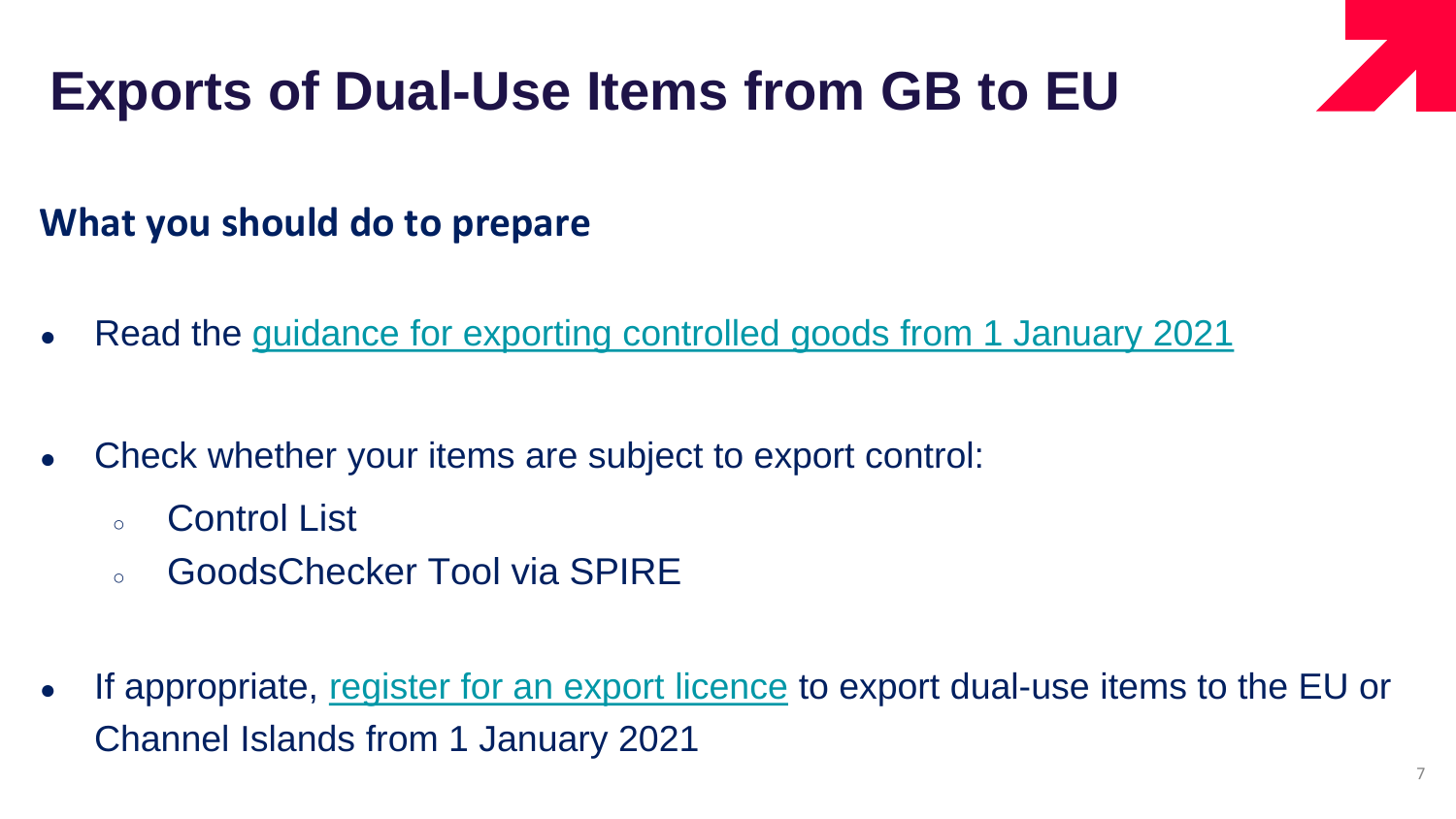### **Trade Remedies**



- If your business is affected by an existing EU trade remedy, find out about transition reviews into EU measures
- From 1 January 2021, businesses will be able to submit applications via the UK's new independent trade remedies system if they believe they are being injured by the effects of unfair trade practices or surges in imports. Familiarise yourself with the [UK's new trade remedies process on GOV.UK.](https://www.gov.uk/government/publications/the-uk-trade-remedies-investigations-process)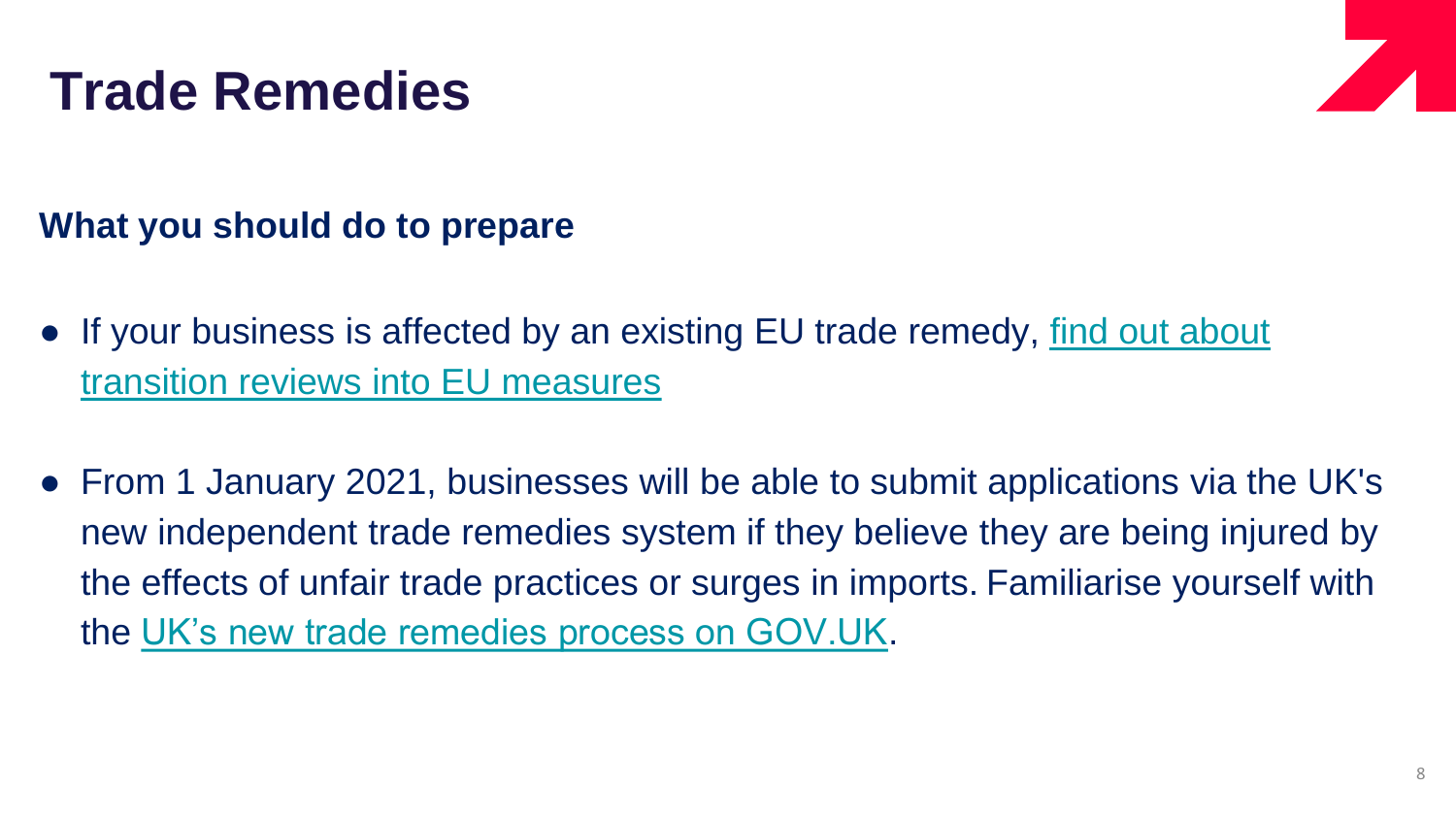## **Webinars for business**

### **[Sign up for BEIS webinars](https://www.workcast.com/ControlUsher.aspx?cpak=2905552366482043&pak=2807339524439725&referrer=BIRD)**

- Life Sciences
- Aerospace
- **Construction**
- Consumer Goods
- Metals & Other Materials
- Retail
- **Automotive**
- **Services & Investment**
- Electronics & Machinery

#### **[Sign up for Defra webinars](https://www.gov.uk/guidance/webinars-for-exporters-of-animals-and-products-of-animal-origin-to-the-eu)**

- Export of live animals
- Labelling arrangements
- Fresh & frozen food
- Fishery products
- Dairy
- Poultry
- Export health certificates